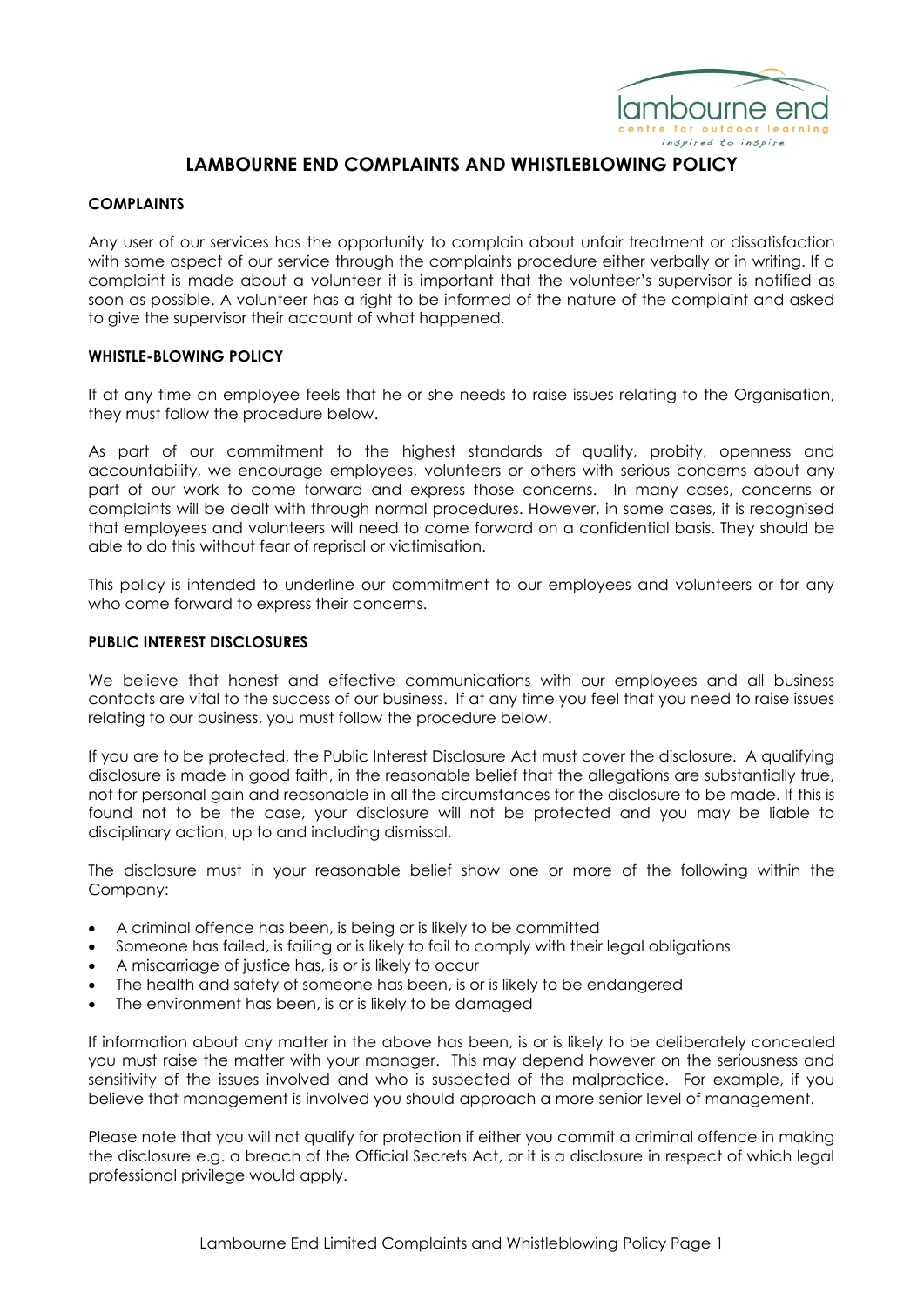

# **LAMBOURNE END COMPLAINTS AND WHISTLEBLOWING POLICY**

To make a protected disclosure you must initially make it in one of the following ways:

- Disclosure to the Company, or the person legally responsible or an appropriate individual authorised by the Company to receive disclosures
- Disclosure to a prescribed person (i.e. bodies prescribed by an order made by the Secretary of State, e.g. the Environment Agency, the Health and Safety Executive and the Data Protection Registrar)

If you fail to do this, you will only retain protection if this is due to a reasonable belief that you will be victimised or evidence being concealed or destroyed or you have already made the disclosure. In these circumstances a disclosure would be made in one of the following ways:

- Disclosure to a legal advisor
- Disclosure to a government minister, where your employer is appointed by a minister
- A disclosure to an individual unconnected with the Organisation (external disclosures), e.g. police or media
- Disclosure in exceptionally serious cases

With the exception of a disclosure to a legal advisor, all disclosures must be made "in good faith".

In making a disclosure to the Company all information that you provide will be treated with the strictest confidence. There will be further investigation, that may result in a disciplinary interview and you may be called as a witness.

If you reasonably believe the failure is to do with someone who is not part of the Company or is not the responsibility of the Company, you must raise the matter with that person.

#### **SAFEGUARDS AND VICTIMISATION**

We recognise that the decision to report a concern can be a difficult one to make. If what you are saying is true, you should have nothing to fear because you will be doing your duty to your employer and those for whom you provide a service. You will be protected from possible reprisals or victimisation if you have a reasonable belief that you have made any disclosure which is in the public interest.

We will take steps to ensure that your working environment and / or relationships are not prejudiced by the disclosure and we will not tolerate any harassment or victimisation (including informal pressures). We will take appropriate action to protect you when you raise a concern which is in the public interest.

#### **CONSULTATION**

We will consult and involve staff and volunteers as we develop our procedures and practices on confidential reporting. This will be done through consultation at team and management levels.

Through induction and staff and volunteer development work, we will ensure that staff know how to recognise the following problems and that understand the effects they may have on the Organisation, the work and the service staff provide.

- Fraud, corruption and malpractice
- Abuse or neglect of vulnerable people
- Failure to deliver the proper standards of service
- Damaging personal effects